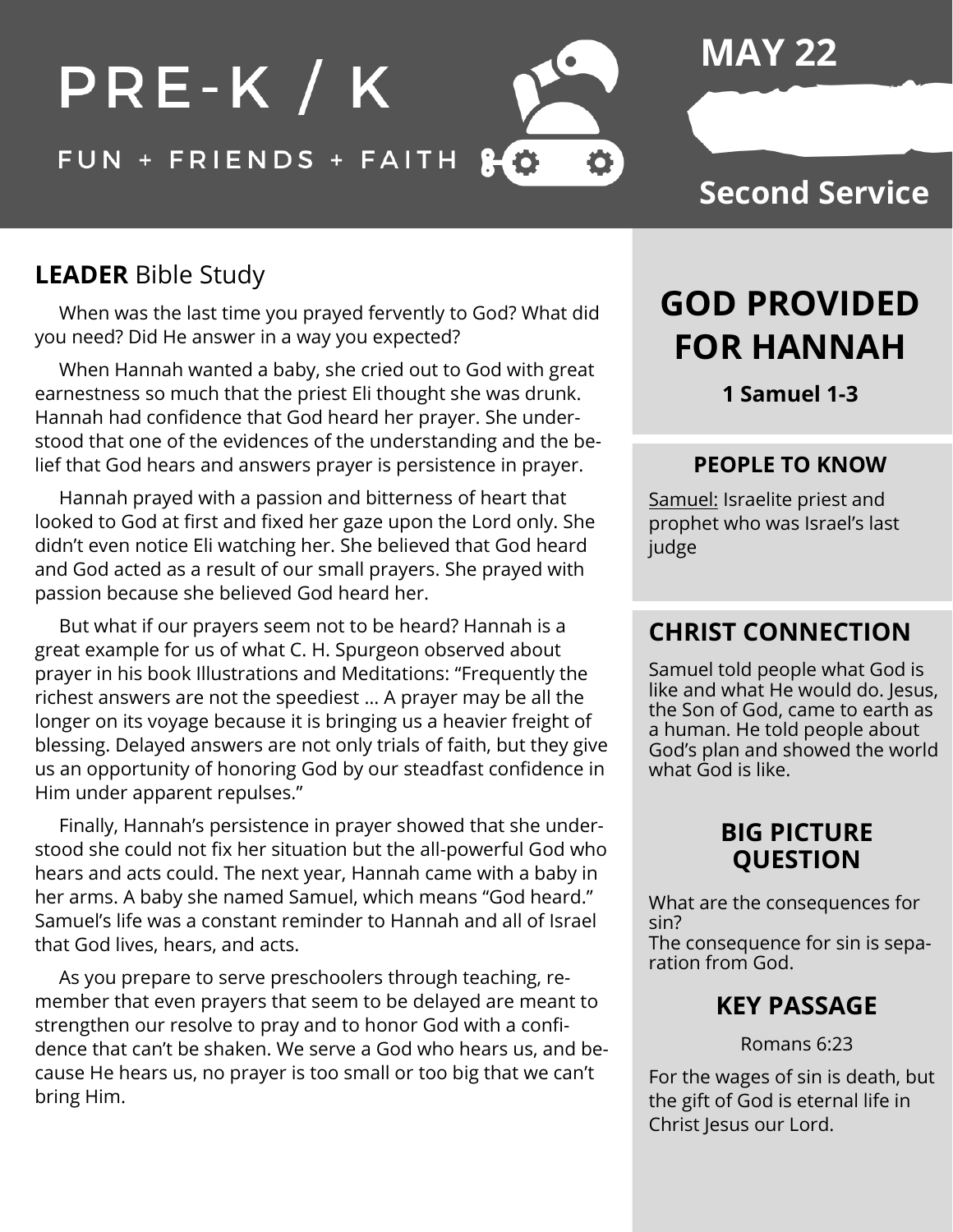

**Busy Hands** 

### **WELCOME AND WORSHIP** */ / Song video: "Help, Help, Help" (other songs optional)*

 Welcome the children to your classroom and allow time to play as kids arrive. When most children have arrived for second service, ask the children to find a seat at one of the tables or the gathering area on the rug.

 Sing an action song such as "Help, Help, Help" to engage the kids and help them feel welcomed. If your class enjoys singing, feel free to choose additional songs to sing together.

#### **TELL THE BIBLE STORY** */ / Dry erase board and marker, Bible, Spark Story Bible (on your counter)*

 Invite preschoolers to tell their prayer requests. List them on a dry erase board. Pray aloud for the requests listed. Say: **Today's Bible story is about a woman who prayed to God to give her a son. She wanted to be a mother. God heard her prayer and answered it. God hears us when we pray.** 

Open your Bible to 1 Samuel 1–3. Remind the children that we know the stories are true because they are from God's Word: the Bible.

 Today you are going to use 2 stories from the Spark Story Bible. The first story is "Hannah Prays for a Child" on pages 118-121. The second story is "God Calls Samuel" on pages 122-125. The stories will be divided by an activity related to the story. The words are printed in the lesson so that you may shorten the stories if they are too long for your kids. Show the pictures in the book to the children as you read/tell the story.

 Read "Hannah Prays for a Child." **Hannah dreamed of having a baby to love and hold. She dreamed of singing lullabies to him until he fell asleep in her arms. But year after year passed and Hannah had no baby. Her friends laughed at her and called her names. Hannah cried and cried! Even though she was sad, Hannah prayed in the temple every day. She prayed, "Oh God, if you give me a son, I will make sure that he spends his life serving you!"**

 **Eli, the priest at the temple, watched Hannah as she prayed,. Her lips moved quickly, but she didn't make a sound. He thought this was very strange, so he said to her, "Stop acting so silly!" "Oh no, sir!" Hannah said, "I'm not acting silly. I'm praying to God because I want to have a baby." Eli looked into her eyes ad said to her, "Go in peace. God will give you what you're asking for."**

 **Hannah trusted in God. Soon, her tears turned into joy. God gave her a son, and she named him Samuel. Hannah was so happy! She laughed and danced and kissed Samuel all over his little face. She sang lullabies to Samuel and held him close as he fell asleep. Soon it was time for Hannah to keep the promise she had made to God. When Samuel was still a boy, she took to the temple. Continued on the next page. Continued on the next page.**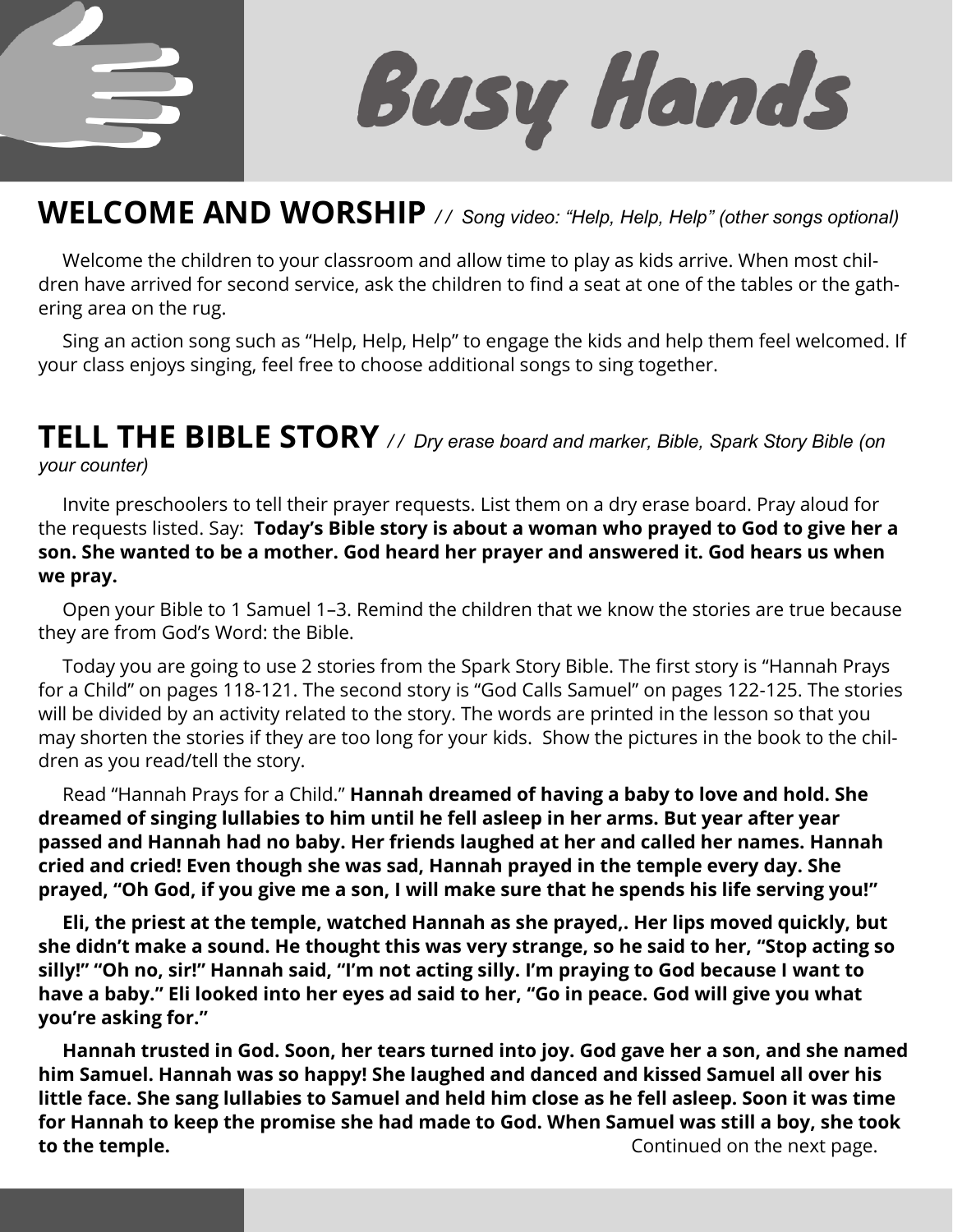

Active Minds

 **She said, I'm the woman who was here praying to God for a baby. God gave me a son, Samuel. Now he will spend his life serving God." Samuel stayed at the temple with Eli. He grew and grew and grew, serving God every day of his life.** 

 **That is an amazing story. God hears our prayers!** 

**MAKE A CARD** */ / Folded paper card for each child ("Thank you for taking care of me" will be printed on the inside of the card), crayons, stickers*

 Say: **Just like Hannah loved and cared for her son, Samuel, there are people who love and take care of you.** Talk about what parents or caregivers do to take care of their children. **You are going to make a card that says:" Thank you for taking care of me."** 

 Give each child a card. Encourage children to use the folded paper to make cards to honor parents or caregivers. Guide the children to draw a picture on the front of their They may also use stickers to decorate the card. Be sensitive to preschoolers' family situations.

 Say: **We made cards for people who help care for us. Parents and caregivers take care of their families. Hannah wanted a family, and she prayed to God for a son. Samuel was Hannah's son, and she cared for him.** 

 **Let's read the next part of the story and find out what Samuel did as he grew up.** 

# **GOD CALLS SAMUEL** */ / Spark Story Bible (pages 122-125)*

 The words in the story are printed below. Read the story from the book and show the pictures to the children.

 Read "God Calls Samuel." **Samuel was a 12-year-old boy who lived in the temple with a priest named Eli and learned about God. Eli took care of Samuel, and Samuel helped take care of Eli because Eli was almost blind. One night something special happened. As Samuel slept in the temple he heard a voice call our, "Samuel." Samuel thought it was Eli calling, so he jumped up from his bed, "Here I am," Samuel answered as he ran to Eli. "I'm here because you called me." But Eli shook his head, "I didn't call you. GO back to your bed."**

 **Samuel did as he was told and fell asleep quickly. A little while later the voice called again, "Samuel." This time Samuel was more tired and crawled out of his bed more slowly. In Eli's room, Samuel rubbed his eyes, scratched his tummy, and said with a yawn, "I'm here because you called me." Eli was getting tired of Samuel coming into his room and said more firmly, "I didn't call you! Now please go back to bed!"**

Continued on the next page.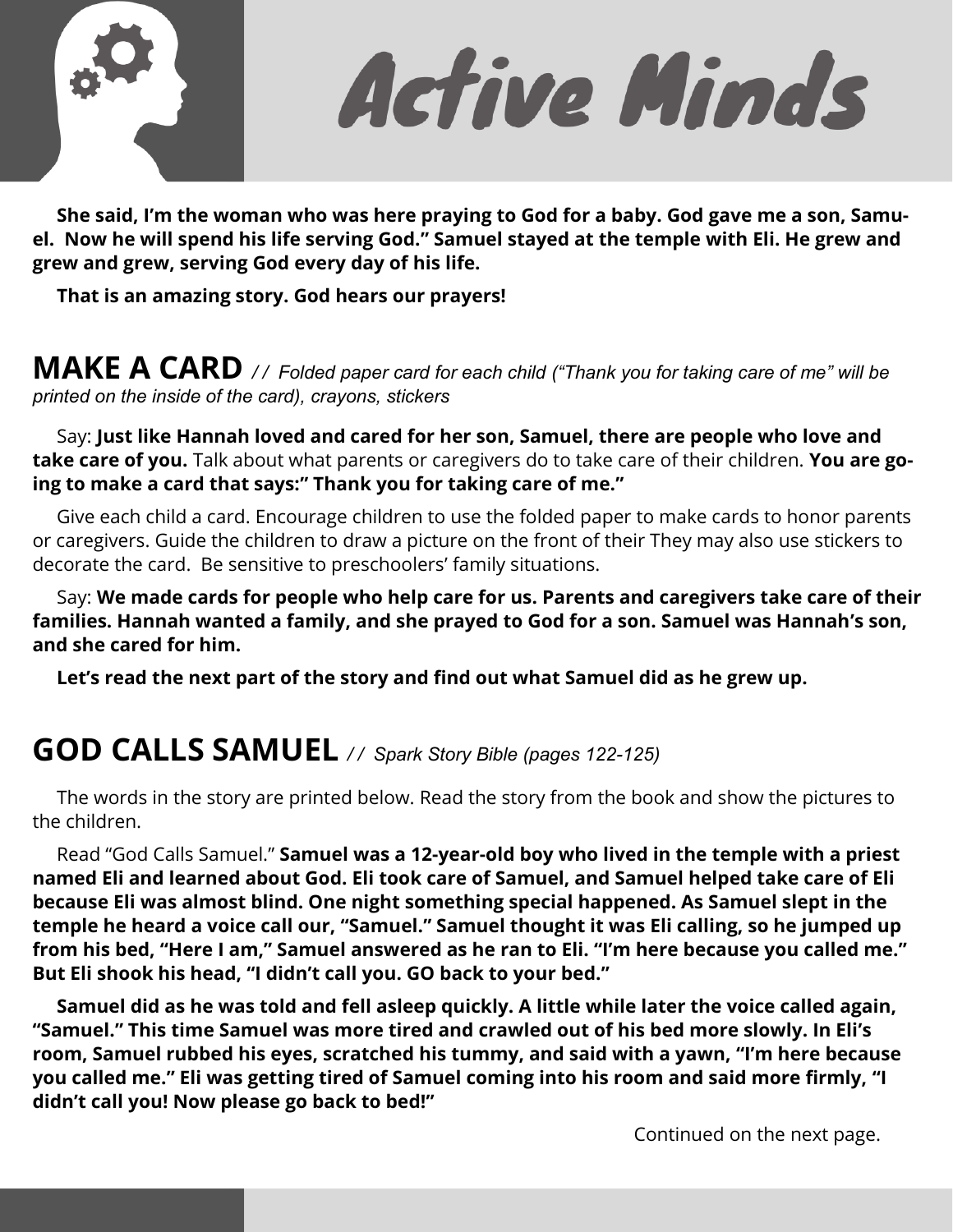

Active Minds

 **When this happened a third time Eli thought to himself, Aha! It must be God who is calling Samuel!" Eli told Samuel, who was now very confused and sleepy, "If you are called again, just say, 'God, I hear you and I will do whatever you want."' When the voice called again Samuel did as Eli told him. It was God! And God had many things to say to Samuel. Even though he was only 12, Samuel wanted to serve God. With God's help, Samuel grew up to share many messages from God. People all over Israel knew Samuel as God's trusted prophet.** 

# **PLAY A GUESSING GAME** *// One blanket or fabric to place on the floor*

 Select a volunteer to lie on the floor on a blanket. Instruct the child lying down to close this eyes. Select a another child to say the child's name twice. The child lying on the floor will guess who is calling his name. Continue play, giving each child a chance to guess the caller or call out a name.

 Say: **Was it hard to know who was calling your name? One night, Samuel was lying in the tabernacle and heard a voice saying, 'Samuel, Samuel.' At first, Samuel thought it was Eli calling him. Why do you think he thought Eli called him? It was the voice of God calling Samuel. God told Samuel that Eli's sons were disobeying Him. Samuel told Eli the message he heard from God. Samuel was God's messenger. He told people what God is like and what He would do. Jesus, the Son of God, came to earth as a human. He told people about God's plan and showed the world what God is like.** 

# **KEY PASSAGE / BIG PICTURE QUESTION / SONG & PRAYER**

*/ / Key Passage Marker, Bible, Key Passage Poster, Key Passage song: "Gift of God" , Big Picture Question Poster, song videos: "He is Faithful" and " The Love of God"*

 PRACTICE THE KEY PASSAGE: Place the key passage marker at Romans 6:23. Invite a child to open your Bible to the key passage. Read aloud the verse. Mention that Jesus died on the cross. Guide preschoolers to stretch out their arms to resemble the cross. Repeat the passage a few times. Prompt them to stretch out their arms to make a cross when mentioning Jesus' name. Use the Key Passage Poster and point to the words as you say the verse.

 Say: **Jesus is God's Son and the Savior of the world. He made the way for us to go to heaven by dying on the cross for our sins. If we believe and trust in Jesus, we can live with God forever.** 

Sing the key passage song "Gift of God (Romans 6:23)."

 LEARN THE BIG PICTURE QUESTION: Say: **Our big picture question we have been learning about is, What are the consequences for sin? We have learned that the consequence for sin is separation from God. But God sent His Son to take the punishment for our sin. If we believe in His Son, Jesus, and trust Him, we can live with God forever.** Refer to the poster.

Continued on the next page.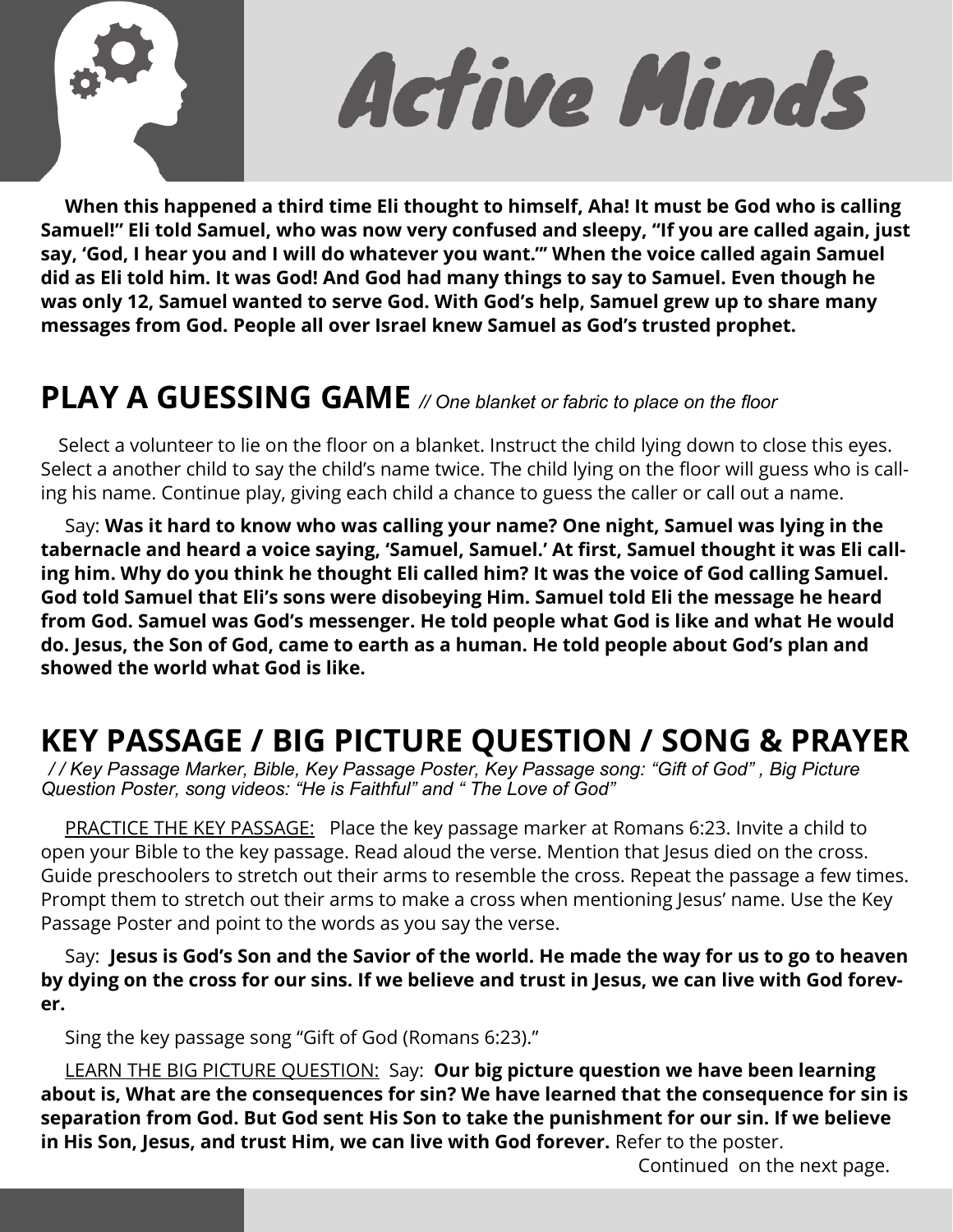

Open Hearts

 RESPOND THROUGH SONG AND PRAYER: Say: **Samuel told people what God is like and what He would do. Jesus, the Son of God, came to earth as a human. He told people about God's plan and showed the world what God is like.** 

Sing "He Is Faithful" as the children move with the music. Prepare for prayer by singing "The Love of God."

 Pray: **God, You love us and answer our prayers. Thank You for taking care of us. Thank You for sending Your Son, Jesus, to die on the cross for our sins. Amen.** 

# **DESIGN A ROBE** */ / " Samuel's Robe" activity page, crayons, washable markers, dot stickers*

 Distribute the copies of "Samuel's Robe," crayons, washable markers and dot stickers. Invite preschoolers to design robes for Samuel by coloring and using the stickers to decorate them.

 Say: **We worked hard to design our robes. Hannah dedicated her son, Samuel, to God. When he was old enough, she took Samuel to the tabernacle and left him with Eli, the priest, to serve God. Every year, Hannah visited Samuel and brought him a new robe. Why do you think she brought him a new robe each year?** Pause for answers. **Samuel told people what God is like and what He would do. Jesus, the Son of God, came to earth as a human. He told people about God's plan and showed the world what God is like.** 

### **MISSIONS MOMENT** */ / Missionary card for the Geesey family*

 The Geesey family, from LEFC, will be leaving this summer for Southeast Asia: Dan and Hannah, Micah (6), Adalyne (5), and Peter (3). We are going to pray for them as they prepare for this new and exciting adventure that God has called them to. Pray for them with your kids according to the information on the missions card placed in your bin.

#### Say: **You may not be going to another country this summer to be a missionary, but you can tell others about Jesus. We can call people on the phone or tell them in person how much Jesus loves us.**

 Have the children take turns telling others about Jesus. Help the kids to know what to say. For example, the children may say: "Jesus loves you," Jesus is alive," or other phrases you want to share with them.